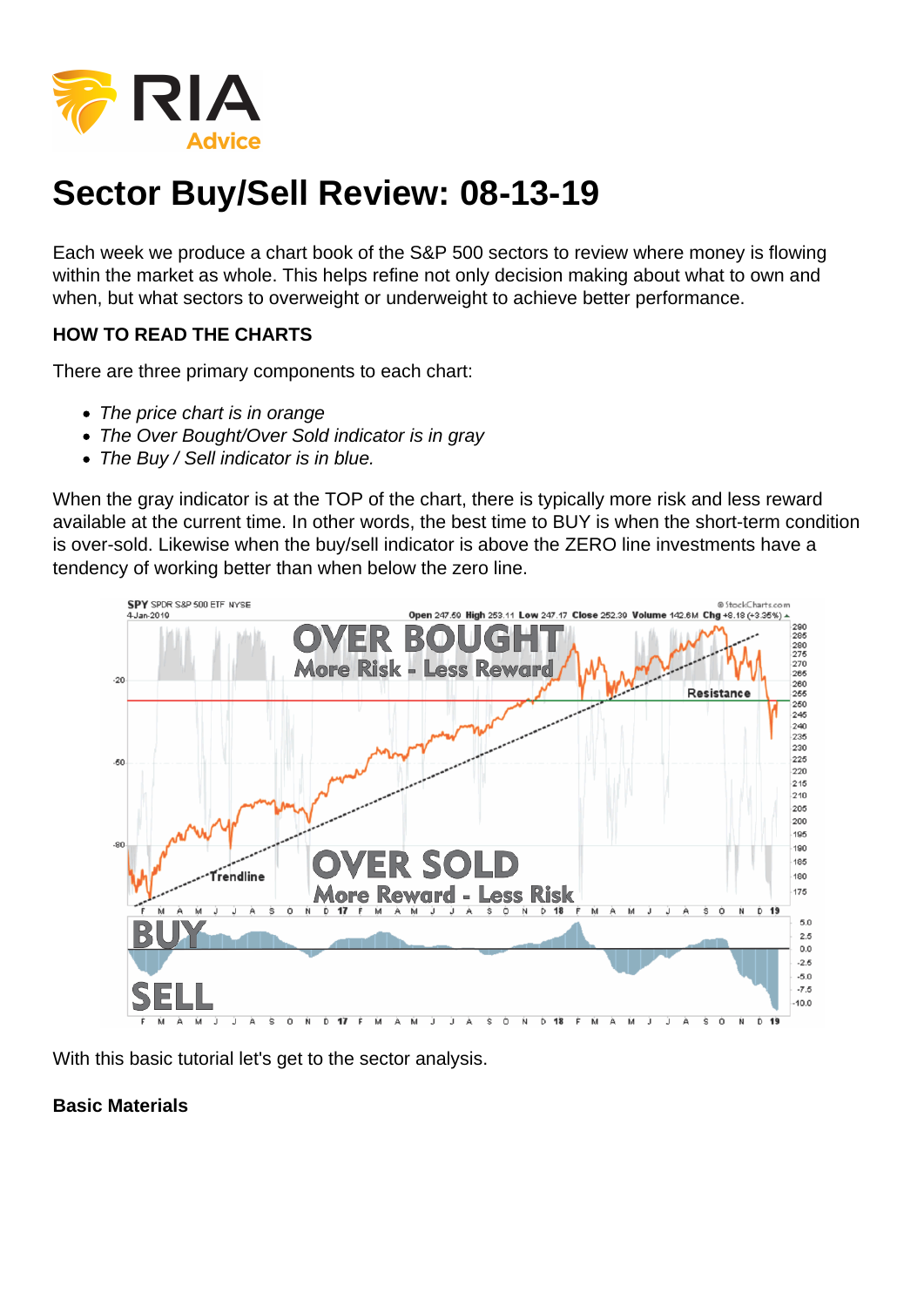- I previously noted XLB was back to extreme overbought and failed at resistance again. The important May support level also failed to hold as trade wars ramped up again.
- XLB is not extremely oversold short-term and the buy signal, which is very elevated, has begun to correct. This could well keep XLB in a trading range for a while with risk down to support at \$55
- We are remaining underweight the sector for now.
- Short-Term Positioning: Neutral
	- Last Week: Hold current positions with a tighter stop-loss.
	- o This Week: Hold current positions with tighter stop-loss
	- $\circ$  Stop-loss adjusted to \$55
- Long-Term Positioning: Bearish

**Communications**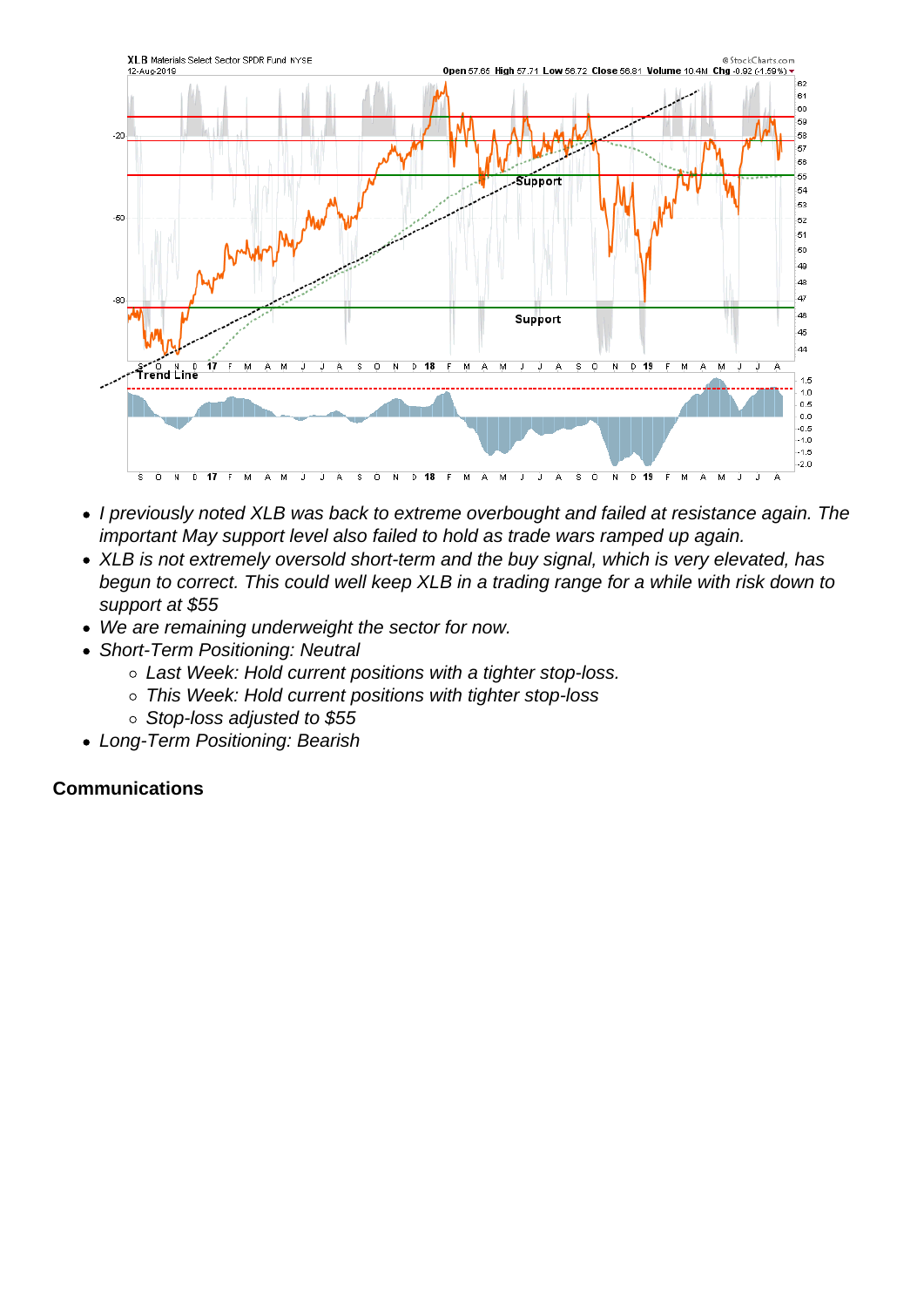- XLC had gotten very extended and the "buy signal" was also pushing very high levels all of which are now being reversed.
- XLC failed at resistance and has now established a double top. The good news is support is holding so far at \$48
- Short-Term Positioning: Neutral
	- Last Week: Hold trading positions, but take profits.
	- This Week: Hold trading positions.
	- Hard Stop moved up to \$48
- Long-Term Positioning: Bearish

Energy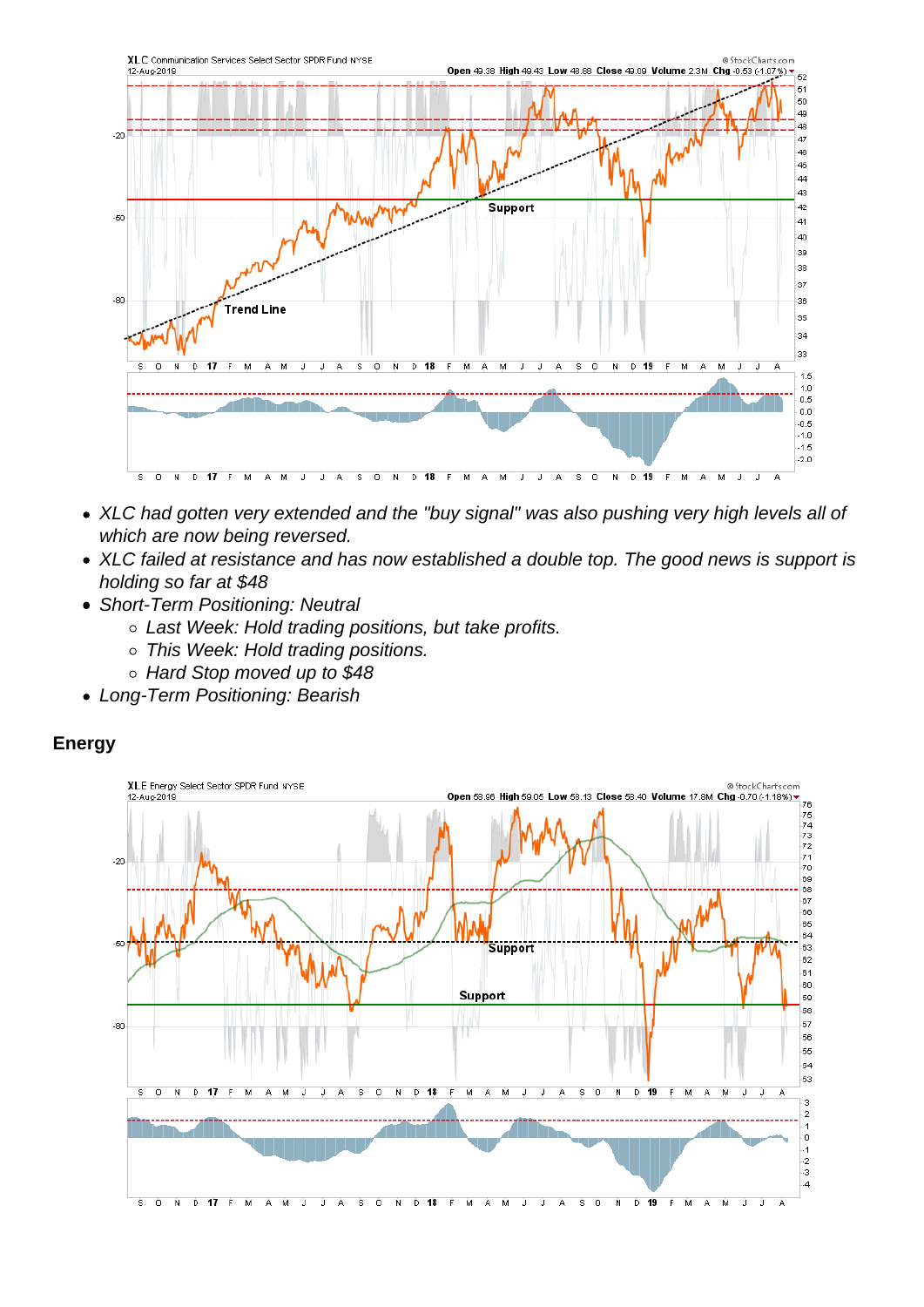- XLE failed at its 200-dma and remains extremely weak.
- XLE is now oversold and sitting on critical support, but just triggered a "sell" signal once again.
- We are long 1/2 position in our longer-term ETF portfolio, but we will sell if the current stoploss is violated.
- Short-Term Positioning: Neutral
	- Last week: Hold current position
	- This week: Hold current position
	- Stop-loss adjusted to \$58
- Long-Term Positioning: Bearish

Financials

- XLF has been in a long consolidation rage since the beginning of 2018.
- XLF remains on a "buy" signal currently and is back to oversold. Look for a bounce back to the top of the trend line. Support must hold at \$26.50.
- Fed rate cuts are not "bank friendly" so we will likely reduce exposure to the sector in the ETF model soon.
- Short-Term Positioning: Neutral
	- Last week: Hold 1/2 position
	- This week: Hold 1/2 position
	- Stop-loss adjusted to \$26.00
- Long-Term Positioning: Bearish

Industrials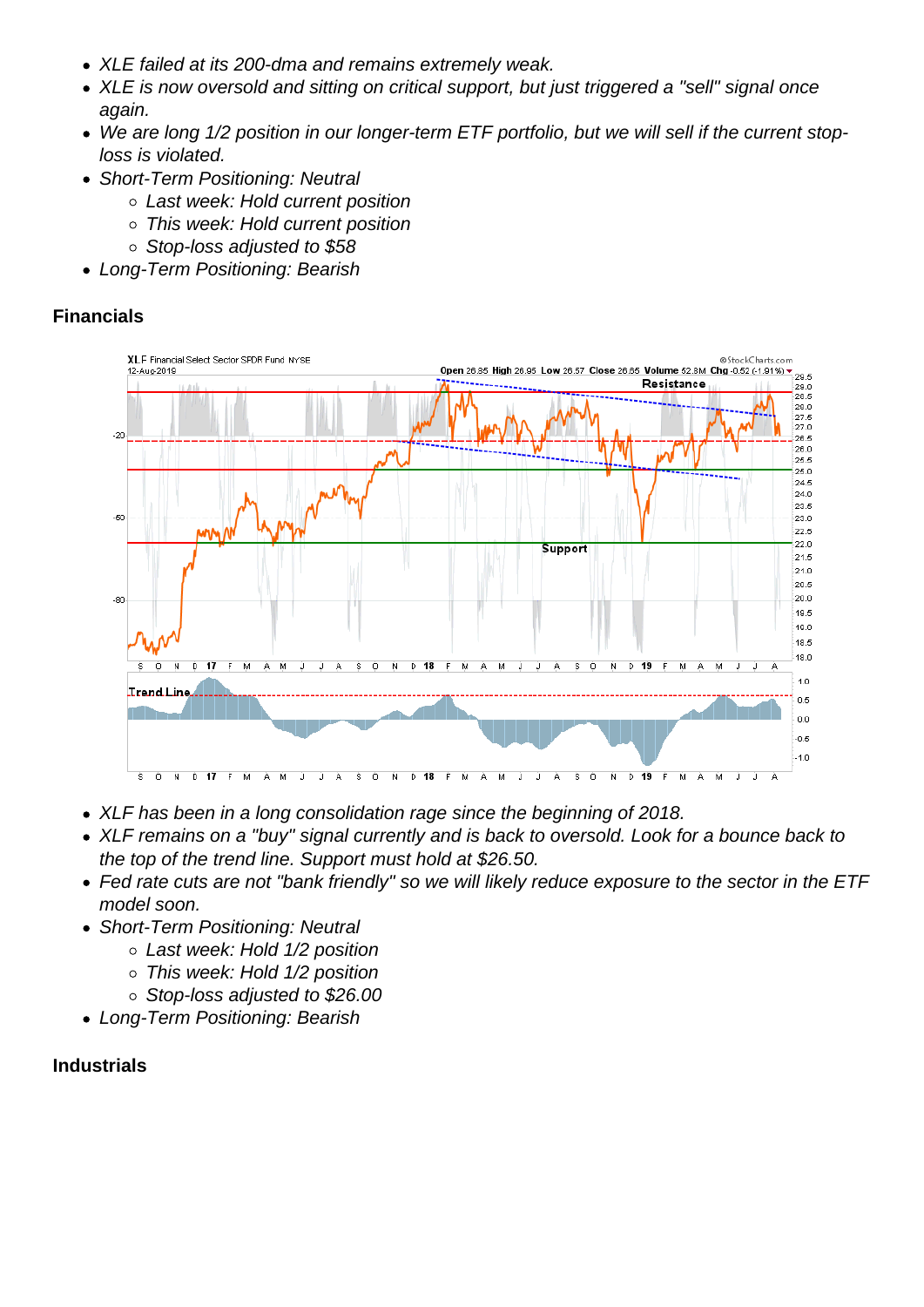- XLI failed at a "quadruple top" which puts a tremendous amount of overhead resistance on the sector.
- XLI is back to oversold and the buy signal is close to reversing to a sell signal.
- We reduced our risk to the sector after reaching our investment target. We are now adjusting our stop-loss for the remaining position.
- Short-Term Positioning: Neutral
	- Last week: Hold 1/2 position
	- This week: Hold 1/2 position.
	- o Stop-loss adjusted to \$72
- Long-Term Positioning: Neutral

**Technology**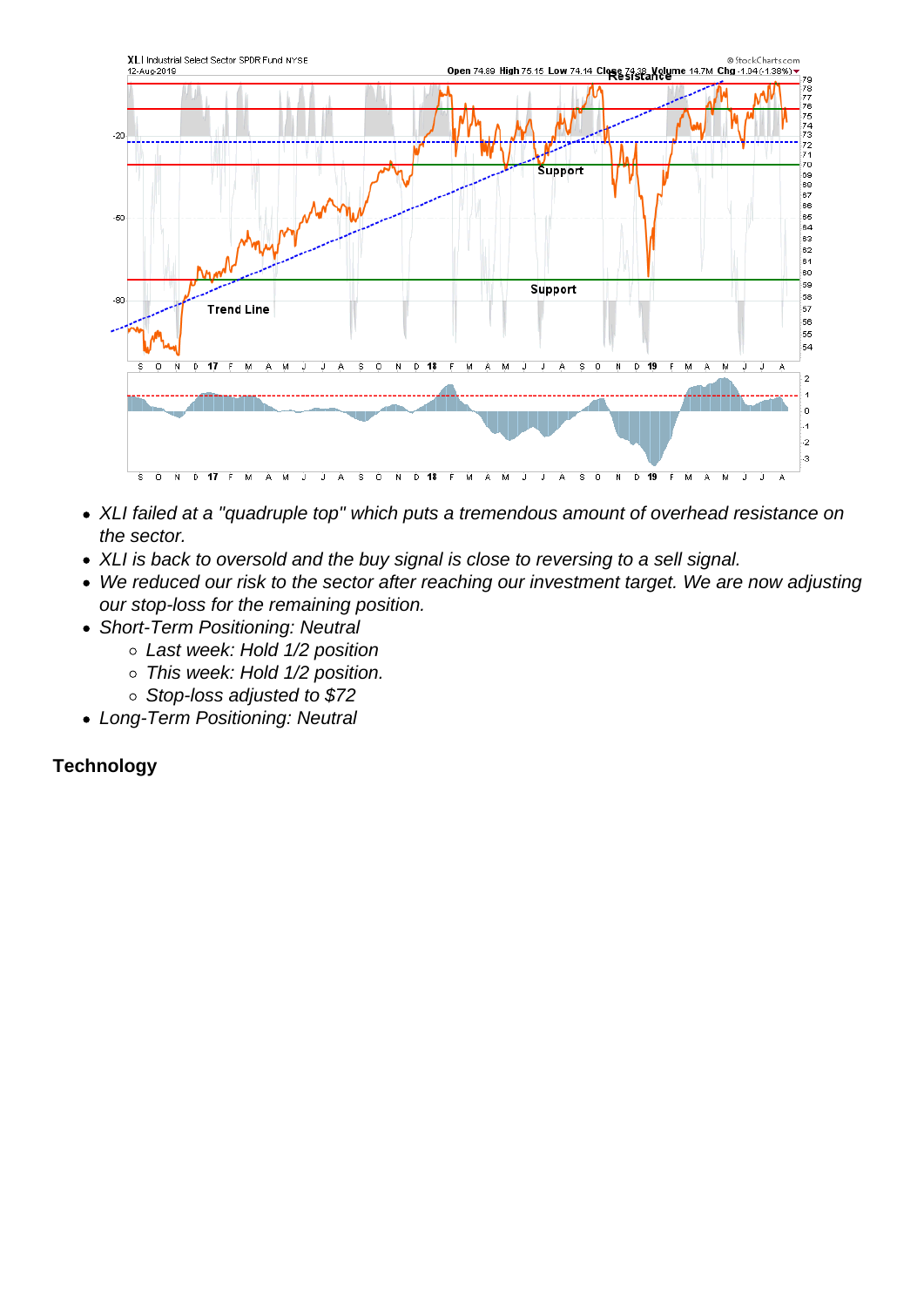- XLK remains one of the "safety" trades against the "trade war."
- While XLK is not overbought, it is still fairly extended and a crowded trade.
- XLK failed at the uptrend line so it must hold support at \$75.
- The buy signal remains intact but is weakening.
- Short-Term Positioning: Bullish
	- Last week: Hold 1/2 position
	- This week: Hold 1/2 position
	- Stop-loss adjusted to \$70.00
- Long-Term Positioning: Neutral

**Staples**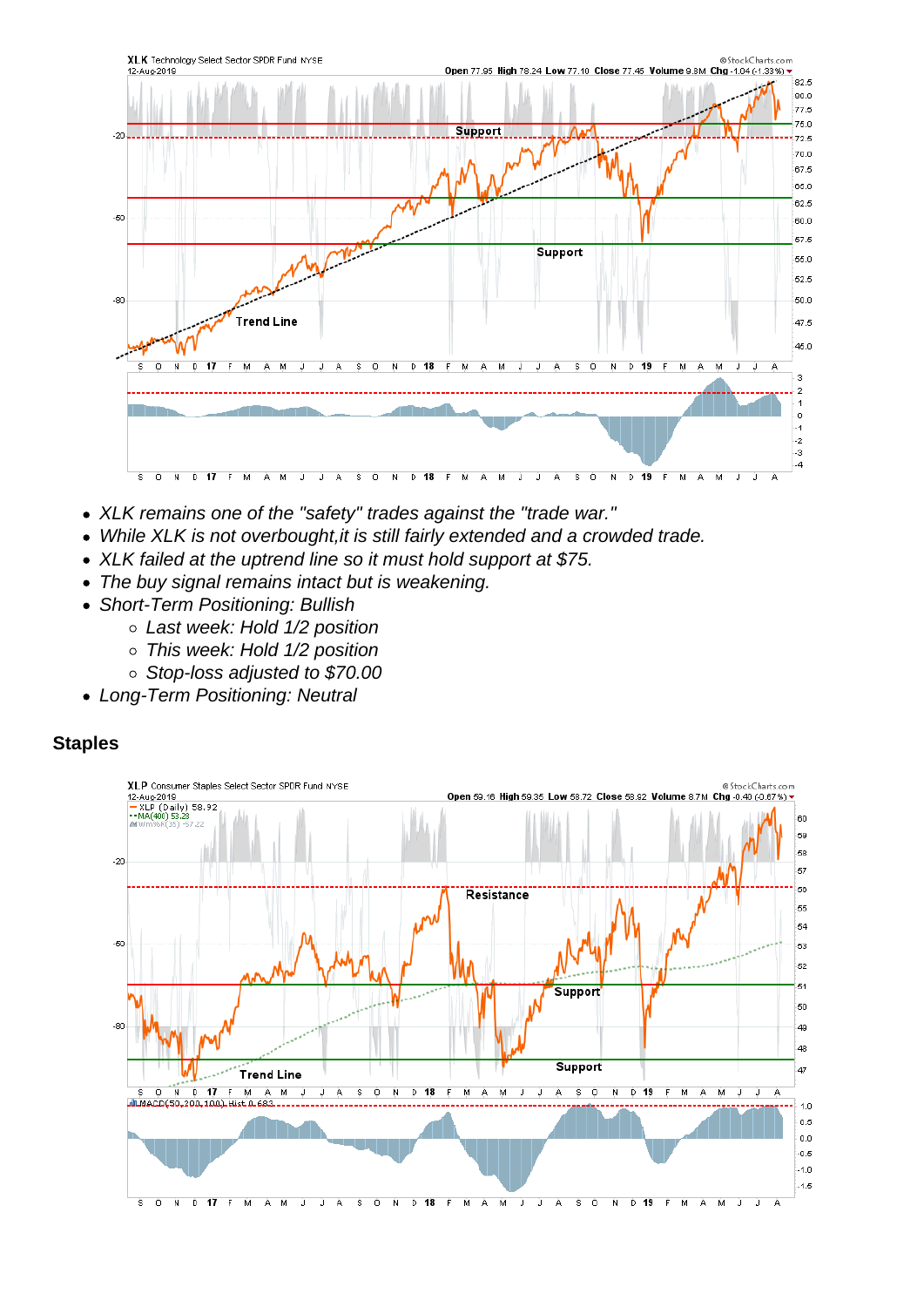- After taking profits in the sector, we are finally getting a much needed correction to work off the excess.
- The "buy" signal (lower panel) is still in place and is very extended. We continue to recommend taking some profits if you have not done so.
- Short-Term Positioning: Bullish
	- Last week: Hold positions, take profits if needed.
	- This week: Hold positions, take profits if needed.
	- Stop-loss adjusted to \$56
- Long-Term Positioning: Bullish

Real Estate

- XLRE had been consolidating its advance and the drop in rates over economic concerns has pushed the sector to new highs.
- XLRE is back to very overbought so be careful adding new positions and keep a tight stop for now.
- We previously recommended taking profits and rebalancing risk as the overbought condition needed to be corrected. That occurred.
- Buy signal is being reduced along, but pay attention if it reverts to a "sell" as that has accompanied very sharp short-term drops.
- Short-Term Positioning: Bullish
	- Last week: Hold position.
	- This week: Hold position.
	- o Stop-loss adjusted to \$36.00 for profits.
	- Long-Term Positioning: Bullish

**Utilities**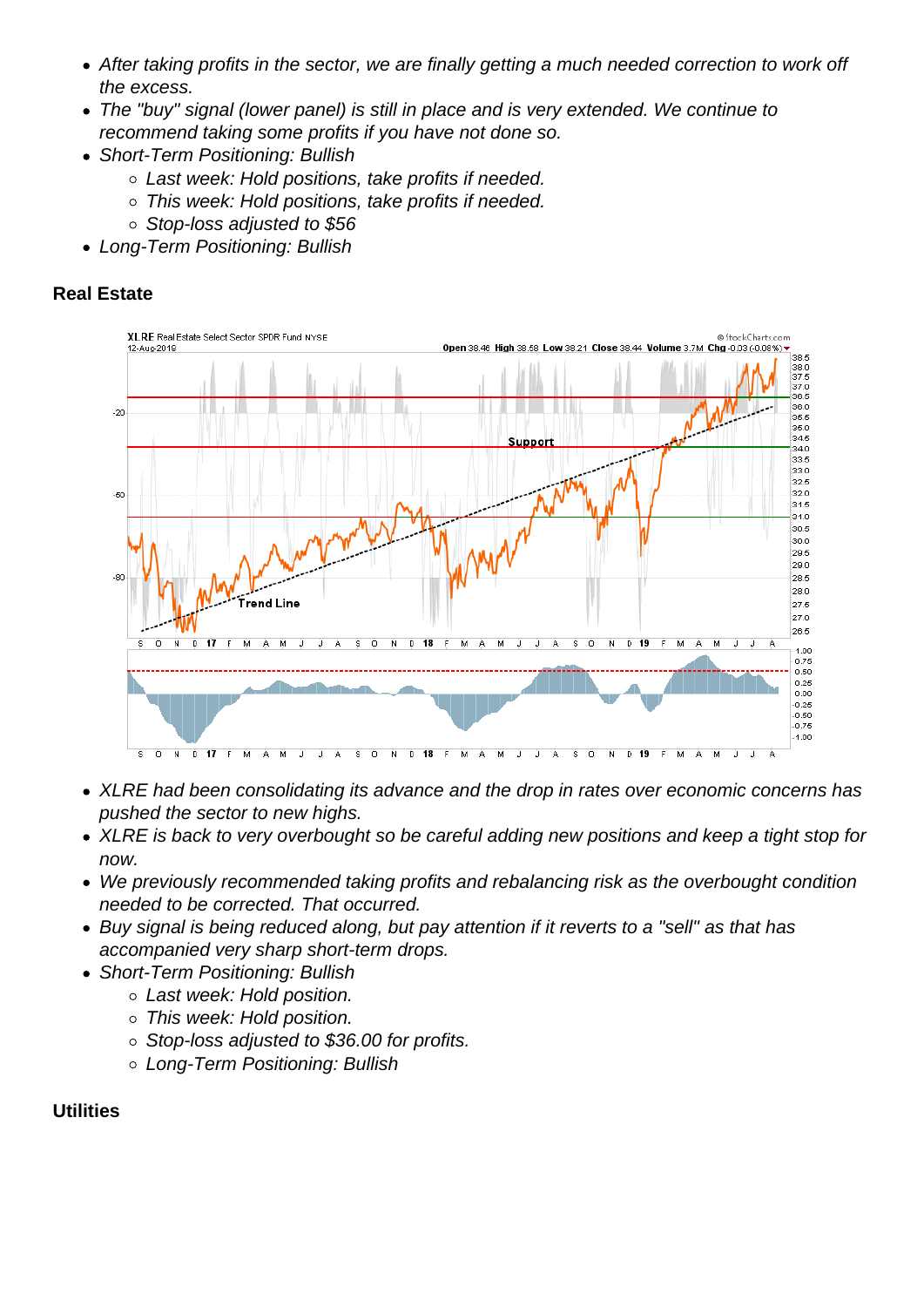- XLU likewise is back to overbought but the previously extended buy signal is very close to triggering a sell signal.
- Like XLRE above, those "sell signals" have tended to be short-lived but produced rather brutal sell-offs short term.
- After taking profits, we have time to be patient and wait for the right setup.
- Long-term trend line remains intact and the recent test of that trend line with a break to new highs confirms the continuation of the bullish trend.
- Short-Term Positioning: Bullish
	- o Last week: Take profits and rebalance holdings.
	- This week: Hold position
	- $\circ$  Stop-loss adjusted to support at \$55.50.
- Long-Term Positioning: Bullish

Health Care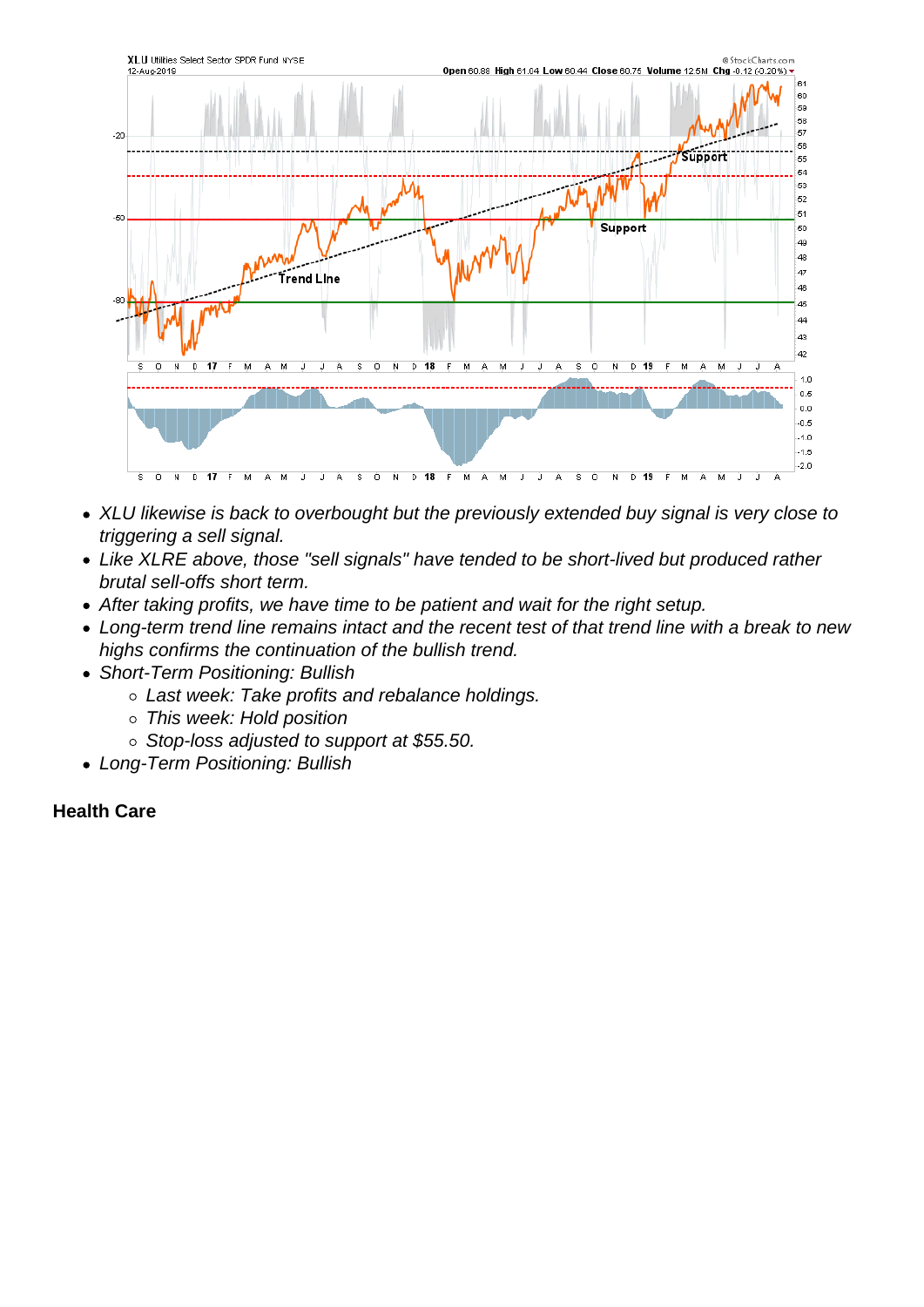- XLV remains on a buy signal but failed at important resistance.
- While the current correction was expected, the big issue is the if support will hold. That support is threatening to be violated, but continued to hold so far this week.
- Short-Term Positioning: Neutral
	- Last week: Reduce to portfolio weight
	- o This week: Hold position
	- Stop-loss adjusted to \$88
- Long-Term Positioning: Neutral

**Discretionary**